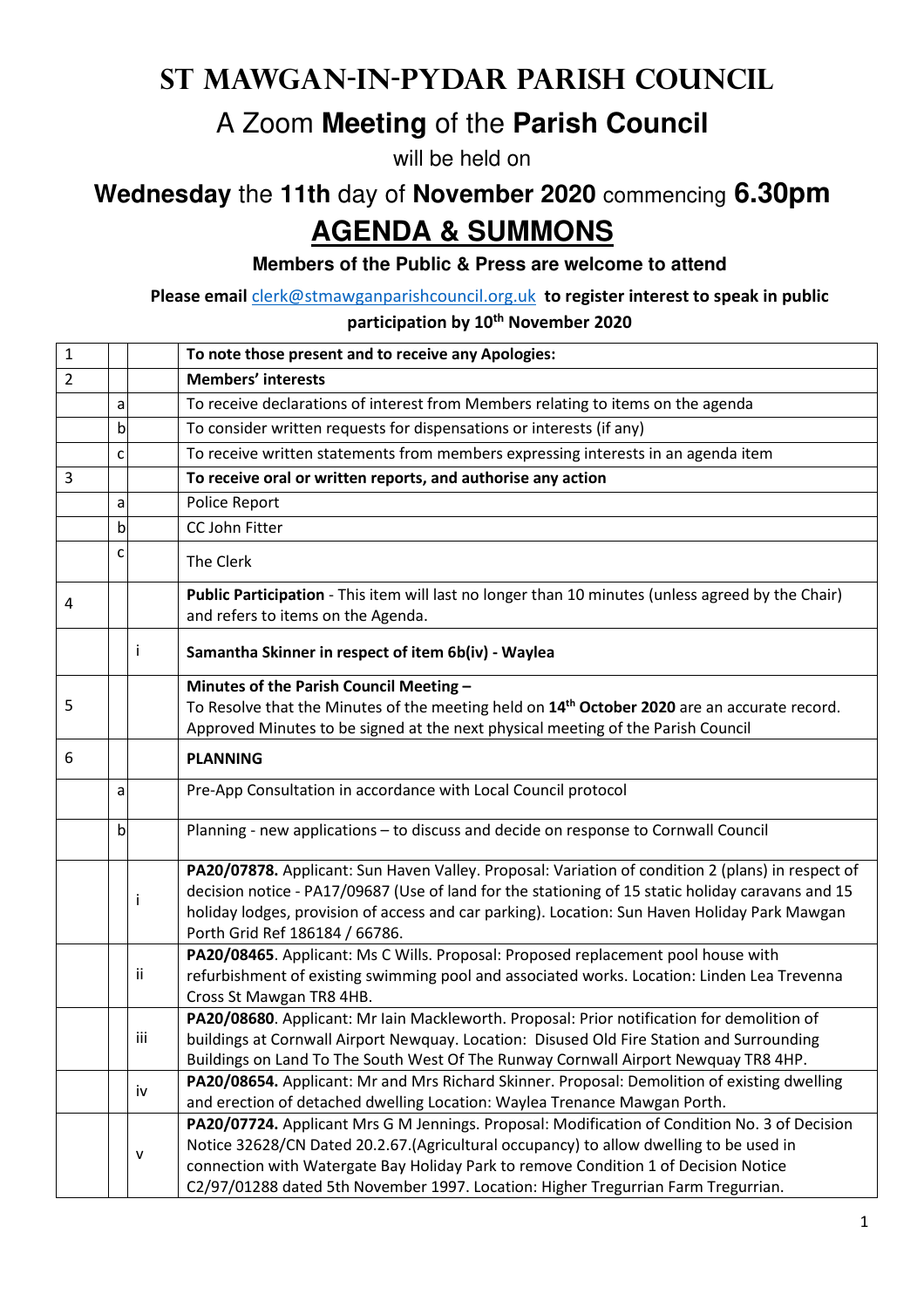|   |    |      | PA20/07834. Applicant: Mr And Mrs T Chatten. Proposal: Proposed demolition of existing                                                                                              |
|---|----|------|-------------------------------------------------------------------------------------------------------------------------------------------------------------------------------------|
|   |    | vi   | dwelling and construction of replacement dwelling to include detached garage. Location:                                                                                             |
|   |    |      | Seaspray Mawgan Porth.                                                                                                                                                              |
|   |    |      | PA20/09252. Applicant Mr Edward Stein. Proposal: Application for tree works within a                                                                                                |
|   |    | vii  | Conservation Area: Ash removal. This tree has become tall and interfering with overhead cables.                                                                                     |
|   |    |      | Location: St Johns St Mawgan.                                                                                                                                                       |
|   |    |      | PA20/09242. Applicant Mr Adrian Broadway. Proposal: Certificate of Lawfulness for existing                                                                                          |
|   |    | viii | development - shipping container as a storage building ancillary to the agricultural use of the                                                                                     |
|   |    |      | land, including oak beam, concrete block foundations and a concrete access ramp. Location@                                                                                          |
|   |    |      | Land at SW8537367004 Mawgan Porth.                                                                                                                                                  |
|   |    | ix   | PA20/09112. Applicant: Mr Nigel Curry. Proposal: Proposed garden room/study. Location The                                                                                           |
|   |    |      | Hideaway Trenance Mawgan Porth.                                                                                                                                                     |
|   | c  |      | To consider planning applications received before meeting                                                                                                                           |
|   | d  |      | To note Advices and Decisions by Cornwall Council:                                                                                                                                  |
|   |    |      | PA20/04177 REFUSED Applicant: Mr S Plant. Proposal: Outline application with all matters                                                                                            |
|   |    |      | reserved for construction of up to 5 affordable dwellingsLocation: Land North East of Tregarrick                                                                                    |
|   |    |      | Ox Lane St Mawgan TR8 4EU.                                                                                                                                                          |
|   |    | ii.  | PA20/06329 APPROVED. Applicant: Mr Gillett. Proposal: Extension to dwelling and erection of                                                                                         |
|   |    |      | garage/store/study/gym. Location: Little Trevenna Trevenna Cross St Mawgan.                                                                                                         |
|   |    |      | PA20/08213 Decided not to make a TPO (TCA apps) Applicant: Mr David Mitchell. Proposal:                                                                                             |
|   |    |      | Works to trees in a conservation area namely 1. To remove 1 Mountain Ash tree which poses a                                                                                         |
|   |    | iii  | danger to the property, garage/barn, connecting powerline and neighbour property and 2. To                                                                                          |
|   |    |      | remove 1 Conifer tree which has grown to mingle within the Ash tree and is now unmanageable.                                                                                        |
|   |    |      | Location: Valley View St Mawgan TR8 4EW.                                                                                                                                            |
|   |    | iv   | APP/D0840/W/20/3257271 (PA18/11583). Failure to Determine. Construction of miniature<br>railway attraction, including indoor and outdoor attractions and amusements, and associated |
|   |    |      | development. Location: Land East of Mawgan Porth.                                                                                                                                   |
|   | e  |      |                                                                                                                                                                                     |
|   |    |      | 5 day-Protocol for Local Councils                                                                                                                                                   |
|   |    | Ť    | Protocol Letter for PA20/02816 Quarry                                                                                                                                               |
|   | Ť. |      | To discuss planning enforcement issues - to refer any new issues and updates - if any                                                                                               |
|   |    |      | New Case: EN20/01416 Alleged Change of Use of Land for Stationing of Caravan. Land to the rear                                                                                      |
|   |    |      | of The Lodge, Trevenna Cross.                                                                                                                                                       |
|   |    |      | New case: EN20/01486 Land West of Gluvian Flamank Farm Mawgan Porth - The Old Chapel.                                                                                               |
|   |    | ii.  | Alleged unauthorised engineering works resulting in domestication of agricultural land and                                                                                          |
|   |    |      | stationing of a caravan.                                                                                                                                                            |
| 7 |    |      | WORKING GROUPS - to receive reports - circulated prior to the meeting, and agree any necessary                                                                                      |
|   |    |      | action and expenditure:                                                                                                                                                             |
|   | a  |      | Amenities-                                                                                                                                                                          |
|   |    | Ť    | St Mawgan toilets -                                                                                                                                                                 |
|   |    | ii.  | Burial Ground - to note the burials of the late Amir Tadros-Attalla on 27 October, and Jean Elsie                                                                                   |
|   |    |      | Murray and Stanley Prowse on 28 October (Clerk in attendance).                                                                                                                      |
|   |    | iii  | Burial Ground - gates                                                                                                                                                               |
|   |    | iv   | Playing Field-                                                                                                                                                                      |
|   |    |      |                                                                                                                                                                                     |
|   | b  |      | Transport and Rights of Way -                                                                                                                                                       |
|   | c  |      | Beach and Environment-                                                                                                                                                              |
|   |    |      |                                                                                                                                                                                     |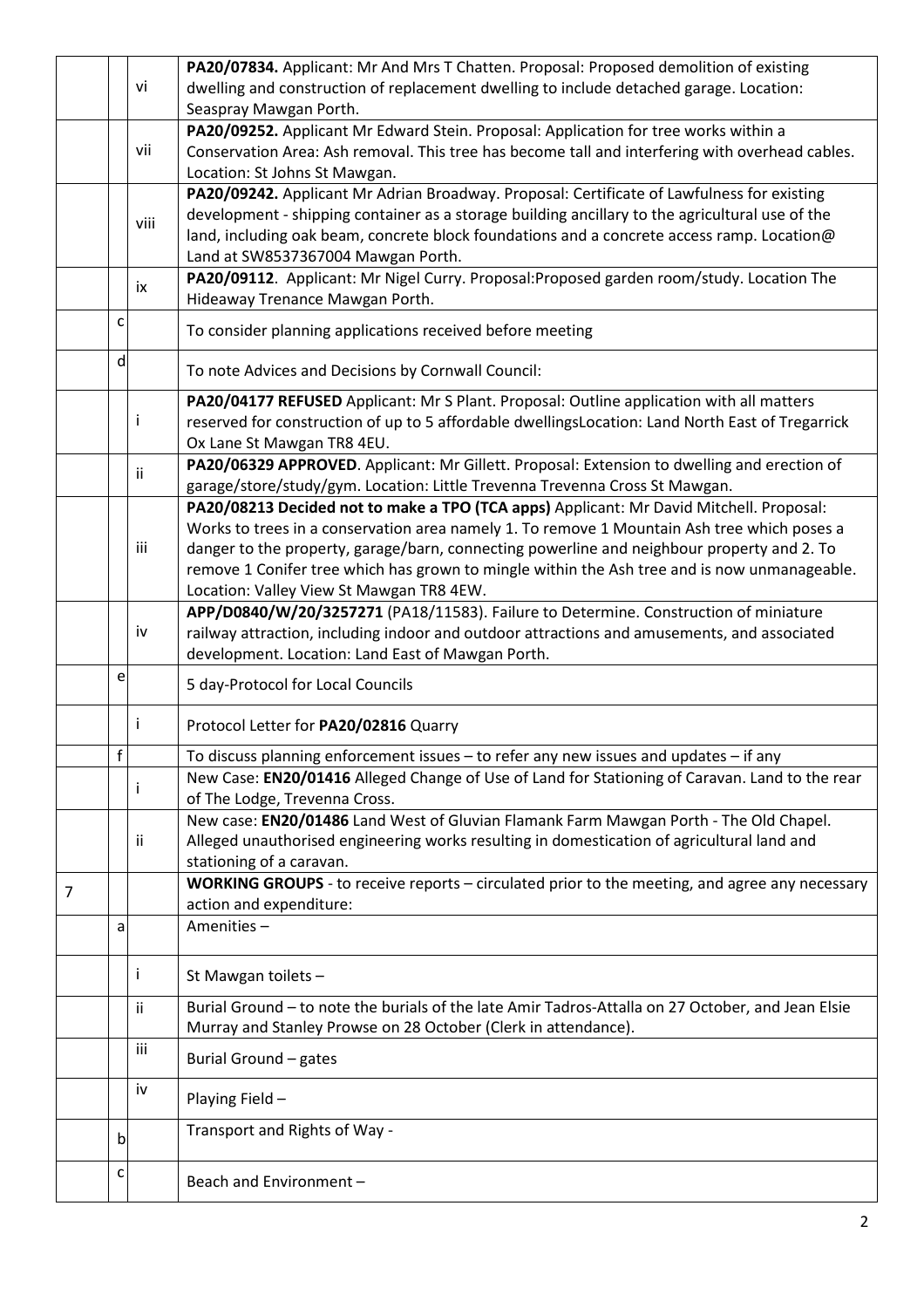|    |   | j.  | Control of waste                                                                                                                                                                                                                                                                                                                                                                        |
|----|---|-----|-----------------------------------------------------------------------------------------------------------------------------------------------------------------------------------------------------------------------------------------------------------------------------------------------------------------------------------------------------------------------------------------|
|    | d |     | Neighbourhood Plan                                                                                                                                                                                                                                                                                                                                                                      |
|    | e |     | Cornwall Airport Newquay & Search and Rescue Helicopter                                                                                                                                                                                                                                                                                                                                 |
|    | f |     | St Mawgan Community Hall                                                                                                                                                                                                                                                                                                                                                                |
| 8  |   |     | <b>REPORTS FROM MEETINGS:</b>                                                                                                                                                                                                                                                                                                                                                           |
|    |   | i   | Cornwall Airport Newquay Consultative Forum                                                                                                                                                                                                                                                                                                                                             |
|    |   | ii  | <b>Community Network Partnership</b>                                                                                                                                                                                                                                                                                                                                                    |
| 9  |   |     | To note and discuss (if appropriate) the correspondence received since the last meeting and any<br>associated actions and expenditure:                                                                                                                                                                                                                                                  |
|    |   | i   | Stationing of container on land between High Barn and Springsteen properties                                                                                                                                                                                                                                                                                                            |
|    |   | Ϊİ  | Government Legislation: Government White Paper - Planning for the Future                                                                                                                                                                                                                                                                                                                |
|    |   | iii | ROW/3230685                                                                                                                                                                                                                                                                                                                                                                             |
|    |   | I٧  | Affordable Housing Cascade                                                                                                                                                                                                                                                                                                                                                              |
|    |   | v   | Bedruthan Hotel Private Eye Parking                                                                                                                                                                                                                                                                                                                                                     |
| 10 |   |     | <b>FINANCE and LEGISLATION:</b>                                                                                                                                                                                                                                                                                                                                                         |
|    | a |     | To note any income received: Bank Interest: 0.37p. Re-open of purchased graves burial fees in<br>respect of the late Amir Tadros-Attalla - £264, Jean Elsie Murray - £264 and Stanley Prowse - £132                                                                                                                                                                                     |
|    | b |     | Internal Control - to accept the check of the 2 <sup>nd</sup> qtr by Cllr D Carter                                                                                                                                                                                                                                                                                                      |
|    | c |     | Budget Monitoring Report first half of year 2020/21 - to accept and Chair to sign at an<br>opportunity in the future (previously circulated).                                                                                                                                                                                                                                           |
|    | d |     | Bank reconciliation $2^{nd}$ qtr – to accept as correct (previously circulated)                                                                                                                                                                                                                                                                                                         |
|    | e |     | Draft Budget Proposal 2021/22 - to review and discuss budget prior to setting the precept for<br>2021/22 at the December meeting. (circulated prior to the meeting)                                                                                                                                                                                                                     |
|    | f |     | Miscellaneous Running Costs - to agree to pay on December Accounts Sheet                                                                                                                                                                                                                                                                                                                |
|    |   | T   | Church Clock Maintenance 2020 - £250                                                                                                                                                                                                                                                                                                                                                    |
|    |   | Ϊİ  | Fountain Cleaner 2020 - £50                                                                                                                                                                                                                                                                                                                                                             |
|    |   | iii | Memorial Cleaning 2020 - £50                                                                                                                                                                                                                                                                                                                                                            |
|    | g |     | Moneysoft Payroll 20 - to agree to renew licence in the sum of £74 + VAT.                                                                                                                                                                                                                                                                                                               |
|    | h |     | Accounts - to approve invoices for payment and to be authorised online by Chair, Cllr D Carter<br>and Clerk following the meeting.                                                                                                                                                                                                                                                      |
|    |   |     | Scheme of Delegation to review and resolve that it continues to apply (the delegation is important<br>for the continuation of council business if for any reason the council becomes inquorate or cannot<br>meet).                                                                                                                                                                      |
| 11 |   |     | Exempt Business: To Resolve to invoke Standing Order 3(d) that in accordance with Public Bodies<br>(admission to meetings (Act 1960 as amended by S100 Local Government Act (LGA) 1972, the<br>press and the public be excluded from the meeting during the consideration of the following<br>matters on the grounds that they may involve the likely disclosure of exempt information. |
|    | a |     | General Maintenance Contract 2021 -2023                                                                                                                                                                                                                                                                                                                                                 |
|    |   |     | 3                                                                                                                                                                                                                                                                                                                                                                                       |